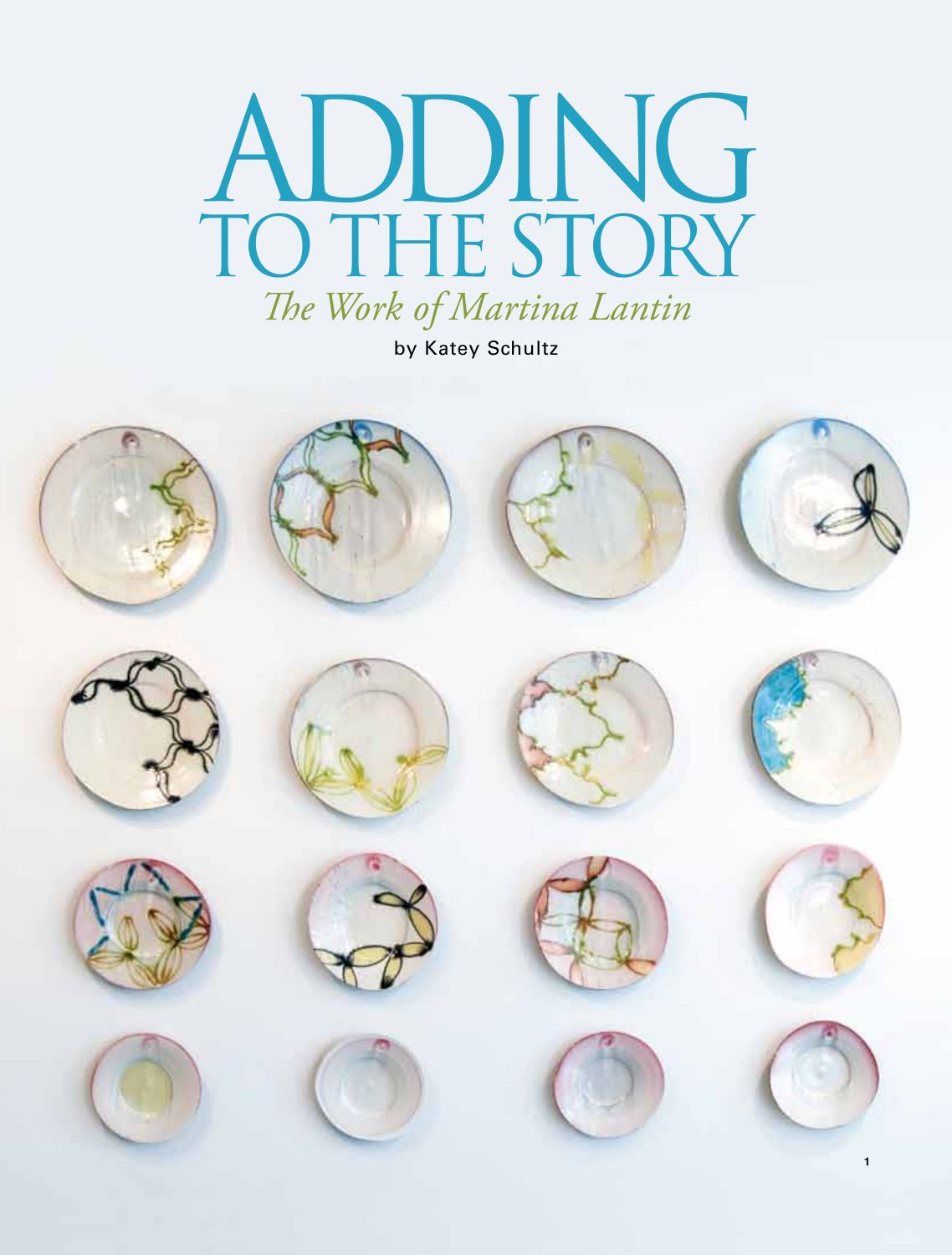

**1** *Installation of Plates*, 42 in. (1.1 m) in height, earthenware, slips, glazes, 2013. *Photo: Kathryn Gremley*. **2** Large vase with quatrefoil decoration, 11 in. (28 cm) in height, wheel-thrown and altered earthenware, slip, glaze, 2013. **3** Six-stem flowerbrick, handbuilt and extruded earthenware, slip, glazes, 2013. *Photo: Kathryn Gremley*.

Ceramic artist Martina Lantin is writing stories. Whether you are sipping from one of her small mugs, serving from a wide-mouthed bowl, or encountering an installation of dinner plates, it's evident that each lip, layer, and line of Lantin's work evolves from a confluence of ideas about function, ornament, and technology. Like the tiny commas and periods that transform sentences into stories, her historically based design features are transformed by graphic presentation, turning everyday objects into components of a larger narrative.

The story Lantin seeks to tell is something she calls the "nostalgia of the future." "While my work refers to the past," Lantin says, "I seek, if possible, to make objects that are deeper than the pop of pattern and color." To achieve that depth, Lantin first looks to the past: early English porcelain and cream ware, Italian Renaissance majolica, and Persian slipware. "I have a copy of a shape book (catalog) from Spode, a company in Stoke-on-Trent, England, from the 18th century, that shows the forms they produced. I used this as a jumping off point and revisit it when I have a block in the studio," Lantin says. Creamy white slip with hues of earthy blues,

reds, greens, and yellows move thinly across the exposed cut on the rim of a bowl, the curve of a handle, or the lip of a pitcher. Beneath this, a chocolate-toned, deep rust clay reveals itself. Across most surfaces, gestural dots, smears, drips, and thick lines hint at objects from nature, some deliberately forming repeated or cropped patterns inspired by historically reoccurring geometric motifs.

Like any good story, there is a crafted structure beneath the surface details, and Lantin is a serious advocate of her earthenware clay body, which she calls "chocolate porcelain." "Historically, the tin glaze and the white slip that advanced in Islamic ceramics were strategies to disguise the rough earthenware body that they had available locally in order to imitate the fine porcelains that were coming from the east," Lantin says. "The history of the material is a big part of the story for me. The earthenware was disguised to look like the valuable and coveted porcelain." Playing with that disguise, Lantin's work relies on technology to mask her chocolate porcelain, while her intentional decision to leave the mark of the handmade forces us to look at what history has deemed more or less valuable art over time.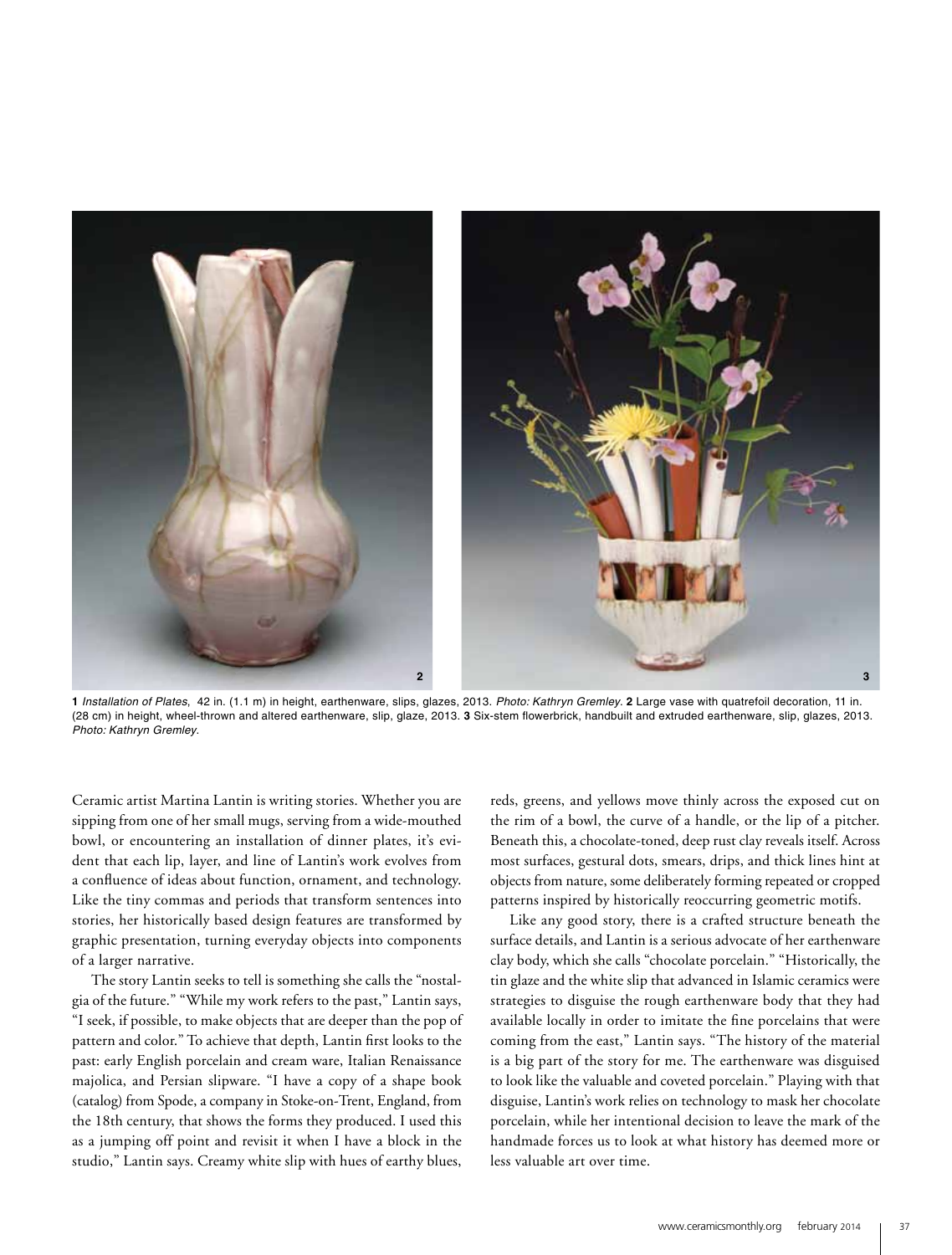But Lantin's work is not strictly paying homage. Her historical references offer a respectful nod to the past, as she simultaneously moves forward by presenting her work in provocative installations of call and response. *Family Dinner* features six round, creamy white dinner plates and nine matching snack plates arranged in a geometric pattern against a wall. The wall is covered in handscreened, bright red wallpaper with alternating deep gray and black circular or triangular patterns. The plates appear to be arranged lengthwise, drawing the eye from top to bottom; while the wallpaper draws the eye left to right. Remove a plate for use, and the pattern is disrupted. Remove another for a guest, and the pattern changes yet again. Swap several plates and create a new geometry, altering the entire experience and setting up the next new encounter for whoever greets the work. The more each piece in the dinner set is used—removed, replaced, re-set—the longer the story of these objects becomes, connecting the threads of the past to the future Lantin is so determined to move toward.

Likewise, in *Hall of Standing*, a set of platters is installed against a backdrop of hand-printed wallpaper featuring silhouettes of human teeth and ghostly, floating silverware to suggest eating. The details of the installation—from floor to ceiling to mantelpiece are thoroughly considered. Dark lighting casts dramatic shadows, and deep blues and grays on the walls make the white, wooden table and luster-white slips appear illuminated from within. And yet we are meant to gather there; to celebrate, converse, and find nourishment. *Hall of Standing* is informed by the past, calls us into the present moment, and propels us forward into reaction.

So begins our "nostalgia of the future," where viewers are moved by history, technology, and design to write the stories of their own futures. Whether *Hall of Standing* makes us feel warmed and invited by its quiet, spacious installation or intimidated by its dark undertones and appearance of "perfect" domesticity, there's no denying the power of the work. According to Lantin, that's her desired impact. "Each gesture—from the making to the installation of a piece—is a component in the story and in that way becomes a part of the narrative…I then imagine the power of the viewer to take the objects further…At a certain point, all of my work aspires to be an object of reflection and reaction."

Other works by Lantin that are similar in nature include *Rear Wall* and, more recently, *Installation of Plates*, which focus less on mood or stage-setting and more on patterns and repetition. "I was interested how various surface treatments of the same motif would appear over the wide spread of the plates," Lantin says. While each individual plate functions aesthetically and in terms of

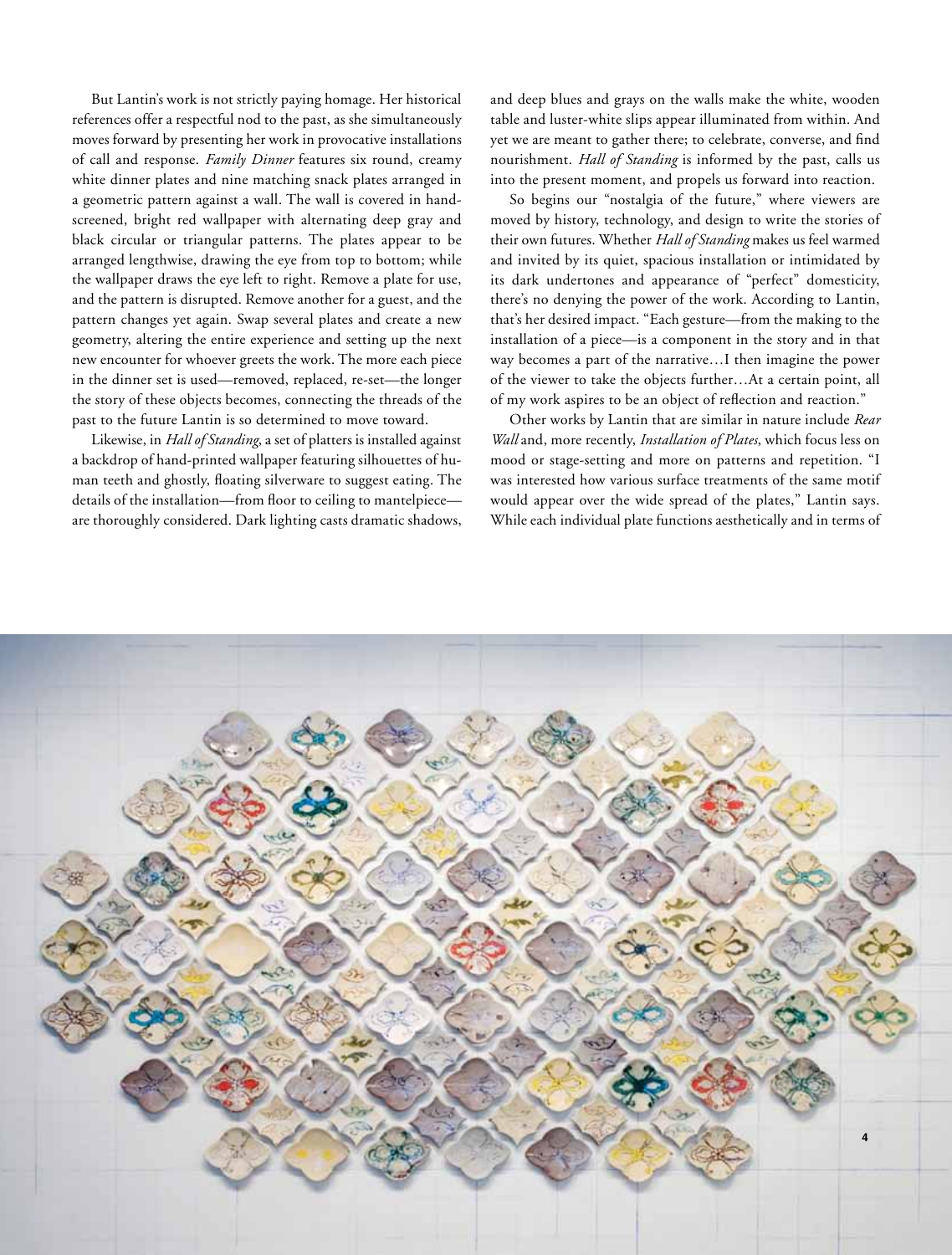

**4** *In the Making: Rear Wall*, 8 ft. (2.4 m) in height, earthenware, toner-resist transfer, slip, glaze, luster, 2009. *Photo: Mathieu Léger.* **5** Bowl pair, to 6¼ in. (16 cm) in diameter, wheel-thrown and altered earthenware. *Photo: Kathryn Gremley*. **6** Platter with multiple decoration, 11½ in. (29 cm) in length, wheelthrown and altered earthenware, slip, glaze, 2013. **7** Luster mug and saucer, 4 in. (10 cm) in height, thrown and altered earthenware, slip, glaze, 2011.

use, together the pieces command a different kind of connection. Viewers can't help but compare and contrast, finding repeated lines or colors as they dance between positive and negative space. Of course, the plates are meant to be used…but they're also meant to invite viewers to do what Lantin calls "invade the composition." By selecting one plate over another, taking it home, and adding it to your own collection of varied objects, the story grows. At first glance, we appear active in this experience: we encounter the

work, we react, and we choose one above all the rest (or, perhaps several). But Lantin, who studies phenomenological philosophers such as Martin Heidegger, would say that this is actually the object acting upon us.

**6 7**

Throughout history and time, preferences and biases develop. Patterns repeat and break down. Technology advances and fails. "I'm interested in that history," Lantin says, "the history that lives behind the objects—in the distance—as well as the history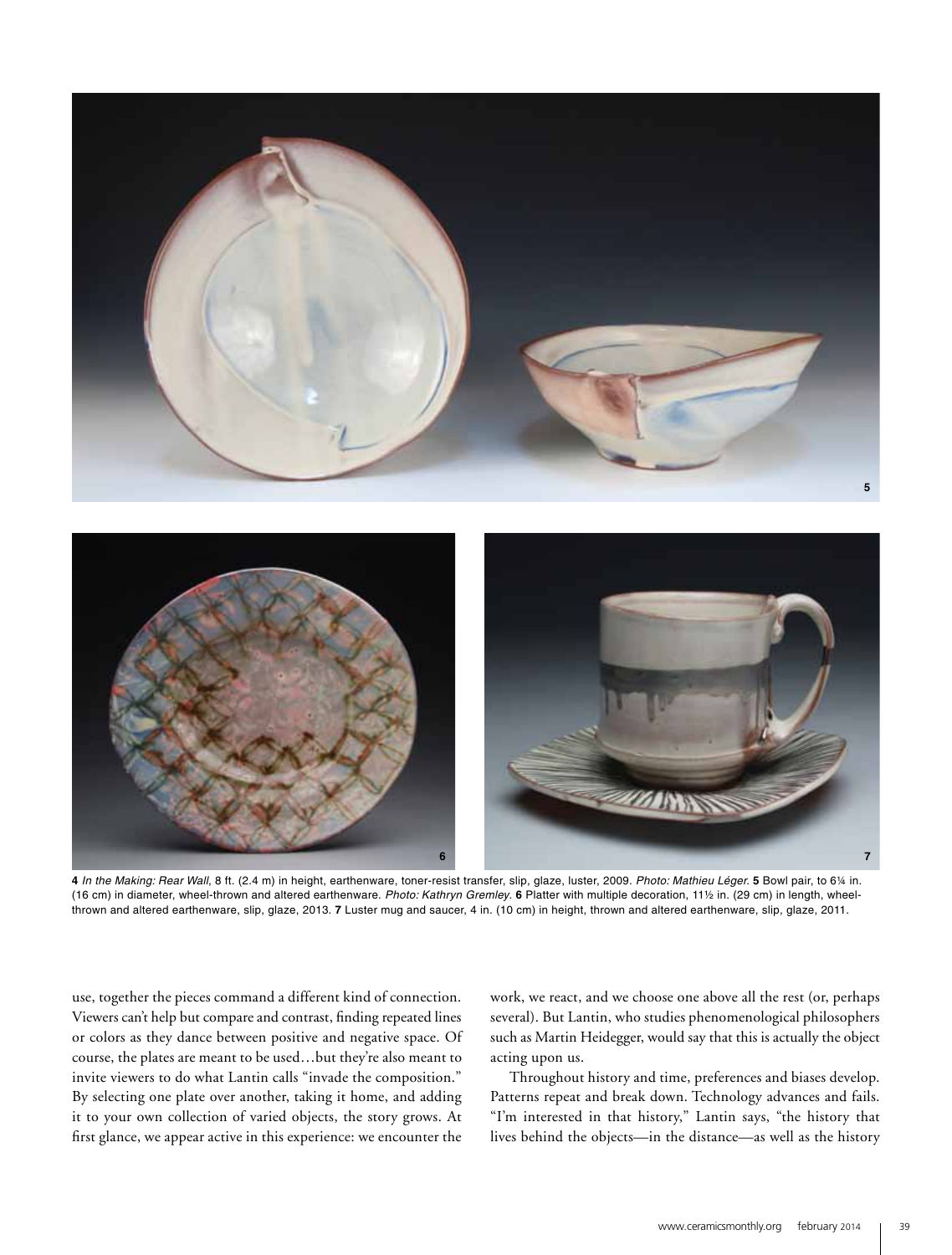

of an object's own construction…the actions I took in making it, the layers of surface it contains…and the way it may be integrated with what is already in someone's home." As each idea unfolds, so a page is turned; a story advancing, plate by plate.

In 2014, Lantin will show new work in "Art of the Pot" in Austin, Texas. This may include work inspired by her recent research into the movement of motifs and technology between Turkey and Iran during the 14th and 15th centuries.

**8** *Family Dinner*, 8 ft. (2.4 m) installed, hand-screened wallpaper, earthenware, slip, glaze, 2011. **9–10** *Hall of Standing*, room is 17 ft. (5 m) in length, earthenware, slip, glaze, luster, wood, handscreened paper, 2011. Installed at the Brattleboro Museum and Art Center, Brattleboro, Vermont. *Photos 8–10: Jen Morris.*

The use of earthenware, veiled in white slip, is linked to European porcelain mania during the Baroque era—but as it occurred in the Near East. Camouflaging their ruddy earth with an opaque coating—whether with slip or glaze, the potters strove to imitate the fine porcelain that made its way west along the Silk Road. Inspired by this history, both *Family Dinner* and *Hall of Standing* echo the forms and traditions of ornament central to this phenomenon.

**11** Side plate with blush, 8¼ in. (21 cm) in diameter, wheel-thrown and altered earthenware, slip, glaze, 2103. *Photo: Kathryn Gremley*.